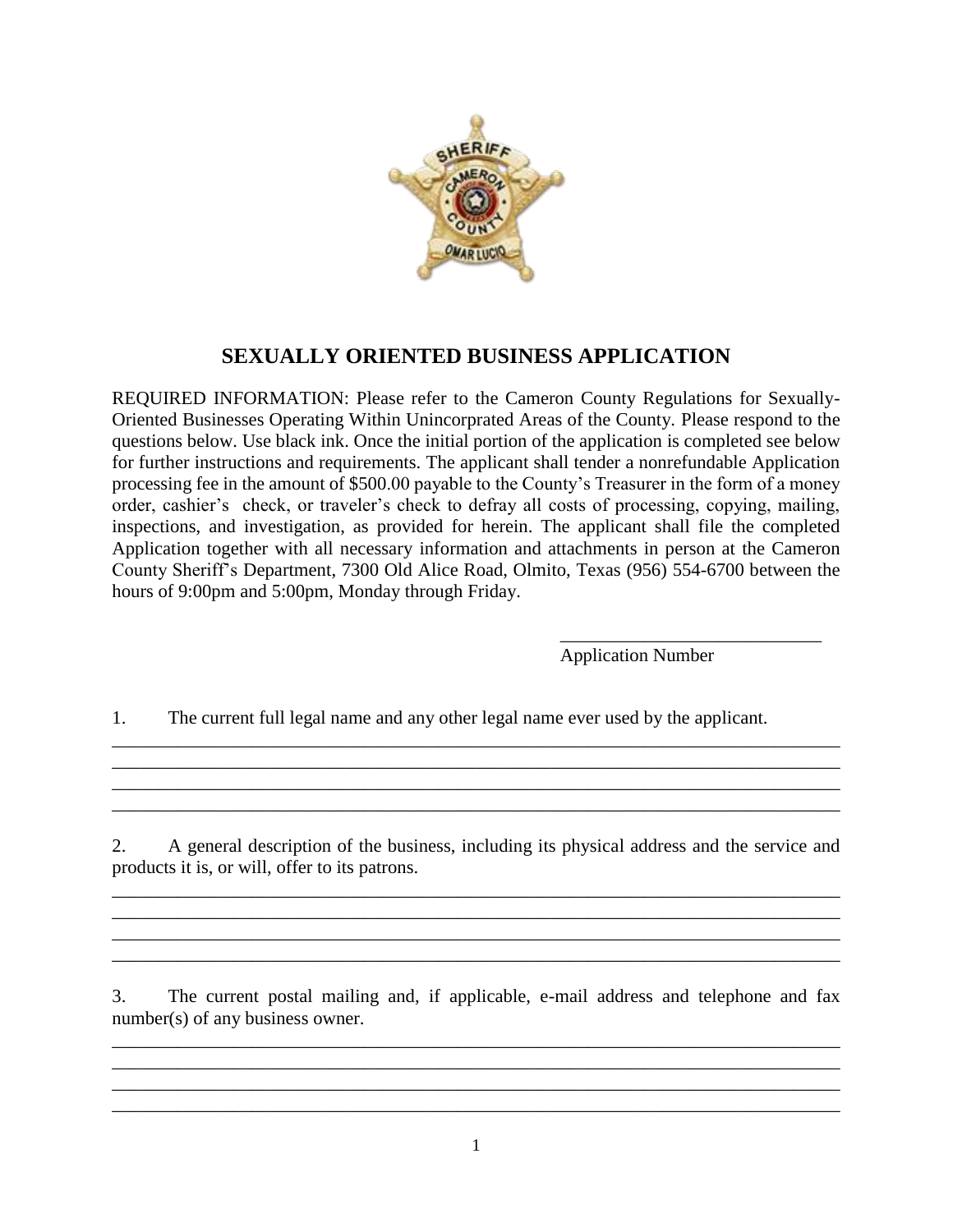4. If not an owner, the applicant's current postal mailing and, if applicable, e-mail address and telephone and fax number(s).

\_\_\_\_\_\_\_\_\_\_\_\_\_\_\_\_\_\_\_\_\_\_\_\_\_\_\_\_\_\_\_\_\_\_\_\_\_\_\_\_\_\_\_\_\_\_\_\_\_\_\_\_\_\_\_\_\_\_\_\_\_\_\_\_\_\_\_\_\_\_\_\_\_\_\_\_\_\_ \_\_\_\_\_\_\_\_\_\_\_\_\_\_\_\_\_\_\_\_\_\_\_\_\_\_\_\_\_\_\_\_\_\_\_\_\_\_\_\_\_\_\_\_\_\_\_\_\_\_\_\_\_\_\_\_\_\_\_\_\_\_\_\_\_\_\_\_\_\_\_\_\_\_\_\_\_\_ \_\_\_\_\_\_\_\_\_\_\_\_\_\_\_\_\_\_\_\_\_\_\_\_\_\_\_\_\_\_\_\_\_\_\_\_\_\_\_\_\_\_\_\_\_\_\_\_\_\_\_\_\_\_\_\_\_\_\_\_\_\_\_\_\_\_\_\_\_\_\_\_\_\_\_\_\_\_ \_\_\_\_\_\_\_\_\_\_\_\_\_\_\_\_\_\_\_\_\_\_\_\_\_\_\_\_\_\_\_\_\_\_\_\_\_\_\_\_\_\_\_\_\_\_\_\_\_\_\_\_\_\_\_\_\_\_\_\_\_\_\_\_\_\_\_\_\_\_\_\_\_\_\_\_\_\_

5. The name and current postal mailing and, if applicable, e-mail address and telephone and fax number(s) of any current owner of the real property at which the business is to be located and a copy of any lease or rental agreement.

\_\_\_\_\_\_\_\_\_\_\_\_\_\_\_\_\_\_\_\_\_\_\_\_\_\_\_\_\_\_\_\_\_\_\_\_\_\_\_\_\_\_\_\_\_\_\_\_\_\_\_\_\_\_\_\_\_\_\_\_\_\_\_\_\_\_\_\_\_\_\_\_\_\_\_\_\_\_

\_\_\_\_\_\_\_\_\_\_\_\_\_\_\_\_\_\_\_\_\_\_\_\_\_\_\_\_\_\_\_\_\_\_\_\_\_\_\_\_\_\_\_\_\_\_\_\_\_\_\_\_\_\_\_\_\_\_\_\_\_\_\_\_\_\_\_\_\_\_\_\_\_\_\_\_\_\_

6. The applicant's complete business license or permit history including any license and/or permit that has been issued to him and/or suspended and/or revoked by the issuing agency, board, body association, etc. If there have been any license and/or permit that has been revoked or suspended, the History shall include reason(s) for that action.

 $\mathcal{L}_\mathcal{L} = \{ \mathcal{L}_\mathcal{L} = \{ \mathcal{L}_\mathcal{L} = \{ \mathcal{L}_\mathcal{L} = \{ \mathcal{L}_\mathcal{L} = \{ \mathcal{L}_\mathcal{L} = \{ \mathcal{L}_\mathcal{L} = \{ \mathcal{L}_\mathcal{L} = \{ \mathcal{L}_\mathcal{L} = \{ \mathcal{L}_\mathcal{L} = \{ \mathcal{L}_\mathcal{L} = \{ \mathcal{L}_\mathcal{L} = \{ \mathcal{L}_\mathcal{L} = \{ \mathcal{L}_\mathcal{L} = \{ \mathcal{L}_\mathcal{$ 

 $\mathcal{L}_\text{max}$  , and the set of the set of the set of the set of the set of the set of the set of the set of the set of the set of the set of the set of the set of the set of the set of the set of the set of the set of the \_\_\_\_\_\_\_\_\_\_\_\_\_\_\_\_\_\_\_\_\_\_\_\_\_\_\_\_\_\_\_\_\_\_\_\_\_\_\_\_\_\_\_\_\_\_\_\_\_\_\_\_\_\_\_\_\_\_\_\_\_\_\_\_\_\_\_\_\_\_\_\_\_\_\_\_\_\_

7. If the owner(s) intends to operate the business under an assumed name, a copy of the assumed name certificate filed in compliance with Chapter 36 of the Texas Business and Commerce Code.

\_\_\_\_\_\_\_\_\_\_\_\_\_\_\_\_\_\_\_\_\_\_\_\_\_\_\_\_\_\_\_\_\_\_\_\_\_\_\_\_\_\_\_\_\_\_\_\_\_\_\_\_\_\_\_\_\_\_\_\_\_\_\_\_\_\_\_\_\_\_\_\_\_\_\_\_\_\_ \_\_\_\_\_\_\_\_\_\_\_\_\_\_\_\_\_\_\_\_\_\_\_\_\_\_\_\_\_\_\_\_\_\_\_\_\_\_\_\_\_\_\_\_\_\_\_\_\_\_\_\_\_\_\_\_\_\_\_\_\_\_\_\_\_\_\_\_\_\_\_\_\_\_\_\_\_\_

8. A photocopy of the applicant's current driver's license and/or Texas Department of Public Safety identification card.

\_\_\_\_\_\_\_\_\_\_\_\_\_\_\_\_\_\_\_\_\_\_\_\_\_\_\_\_\_\_\_\_\_\_\_\_\_\_\_\_\_\_\_\_\_\_\_\_\_\_\_\_\_\_\_\_\_\_\_\_\_\_\_\_\_\_\_\_\_\_\_\_\_\_\_\_\_\_

\_\_\_\_\_\_\_\_\_\_\_\_\_\_\_\_\_\_\_\_\_\_\_\_\_\_\_\_\_\_\_\_\_\_\_\_\_\_\_\_\_\_\_\_\_\_\_\_\_\_\_\_\_\_\_\_\_\_\_\_\_\_\_\_\_\_\_\_\_\_\_\_\_\_\_\_\_\_ \_\_\_\_\_\_\_\_\_\_\_\_\_\_\_\_\_\_\_\_\_\_\_\_\_\_\_\_\_\_\_\_\_\_\_\_\_\_\_\_\_\_\_\_\_\_\_\_\_\_\_\_\_\_\_\_\_\_\_\_\_\_\_\_\_\_\_\_\_\_\_\_\_\_\_\_\_\_

\_\_\_\_\_\_\_\_\_\_\_\_\_\_\_\_\_\_\_\_\_\_\_\_\_\_\_\_\_\_\_\_\_\_\_\_\_\_\_\_\_\_\_\_\_\_\_\_\_\_\_\_\_\_\_\_\_\_\_\_\_\_\_\_\_\_\_\_\_\_\_\_\_\_\_\_\_\_

9. The city, county, and State of each of the applicant's residential addresses for the three (3) years immediately preceding the date of the Application's filing, indicating the applicable dates of each address.

\_\_\_\_\_\_\_\_\_\_\_\_\_\_\_\_\_\_\_\_\_\_\_\_\_\_\_\_\_\_\_\_\_\_\_\_\_\_\_\_\_\_\_\_\_\_\_\_\_\_\_\_\_\_\_\_\_\_\_\_\_\_\_\_\_\_\_\_\_\_\_\_\_\_\_\_\_\_ \_\_\_\_\_\_\_\_\_\_\_\_\_\_\_\_\_\_\_\_\_\_\_\_\_\_\_\_\_\_\_\_\_\_\_\_\_\_\_\_\_\_\_\_\_\_\_\_\_\_\_\_\_\_\_\_\_\_\_\_\_\_\_\_\_\_\_\_\_\_\_\_\_\_\_\_\_\_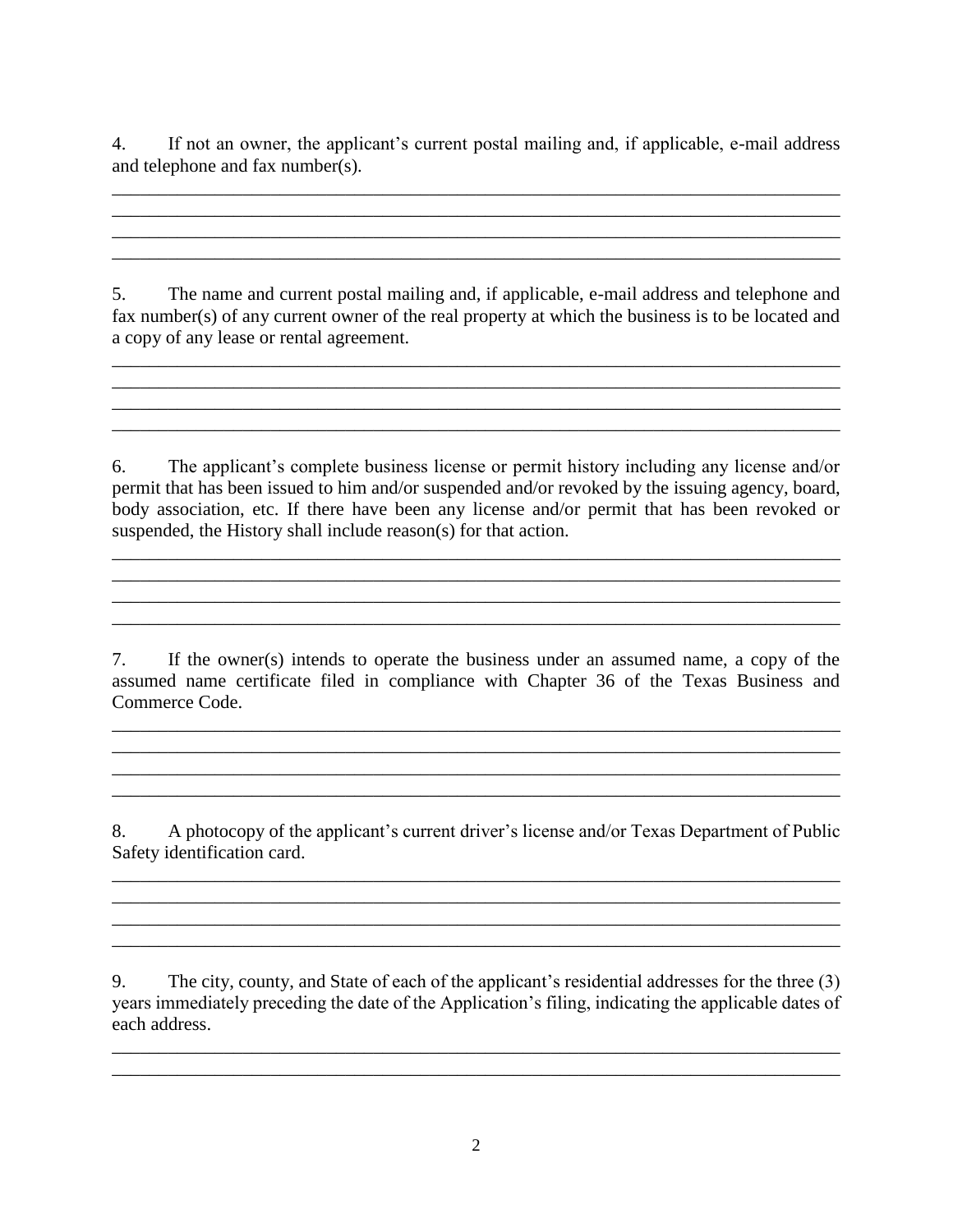10. The applicant's business, occupations and employment history for the three (3) years immediately preceding the date of the Application's filing, indicating the applicable dates and business addresses.

\_\_\_\_\_\_\_\_\_\_\_\_\_\_\_\_\_\_\_\_\_\_\_\_\_\_\_\_\_\_\_\_\_\_\_\_\_\_\_\_\_\_\_\_\_\_\_\_\_\_\_\_\_\_\_\_\_\_\_\_\_\_\_\_\_\_\_\_\_\_\_\_\_\_\_\_\_\_ \_\_\_\_\_\_\_\_\_\_\_\_\_\_\_\_\_\_\_\_\_\_\_\_\_\_\_\_\_\_\_\_\_\_\_\_\_\_\_\_\_\_\_\_\_\_\_\_\_\_\_\_\_\_\_\_\_\_\_\_\_\_\_\_\_\_\_\_\_\_\_\_\_\_\_\_\_\_ \_\_\_\_\_\_\_\_\_\_\_\_\_\_\_\_\_\_\_\_\_\_\_\_\_\_\_\_\_\_\_\_\_\_\_\_\_\_\_\_\_\_\_\_\_\_\_\_\_\_\_\_\_\_\_\_\_\_\_\_\_\_\_\_\_\_\_\_\_\_\_\_\_\_\_\_\_\_ \_\_\_\_\_\_\_\_\_\_\_\_\_\_\_\_\_\_\_\_\_\_\_\_\_\_\_\_\_\_\_\_\_\_\_\_\_\_\_\_\_\_\_\_\_\_\_\_\_\_\_\_\_\_\_\_\_\_\_\_\_\_\_\_\_\_\_\_\_\_\_\_\_\_\_\_\_\_

\_\_\_\_\_\_\_\_\_\_\_\_\_\_\_\_\_\_\_\_\_\_\_\_\_\_\_\_\_\_\_\_\_\_\_\_\_\_\_\_\_\_\_\_\_\_\_\_\_\_\_\_\_\_\_\_\_\_\_\_\_\_\_\_\_\_\_\_\_\_\_\_\_\_\_\_\_\_ \_\_\_\_\_\_\_\_\_\_\_\_\_\_\_\_\_\_\_\_\_\_\_\_\_\_\_\_\_\_\_\_\_\_\_\_\_\_\_\_\_\_\_\_\_\_\_\_\_\_\_\_\_\_\_\_\_\_\_\_\_\_\_\_\_\_\_\_\_\_\_\_\_\_\_\_\_\_

11. Proof that the applicant is at least eighteen (18) years of age, verified by a photocopy of the applicant's current driver's license and/or Texas Department of Public Safety identification card and/or a photographic identification card issued by another U.S., State, county, or municipal governmental entity.

\_\_\_\_\_\_\_\_\_\_\_\_\_\_\_\_\_\_\_\_\_\_\_\_\_\_\_\_\_\_\_\_\_\_\_\_\_\_\_\_\_\_\_\_\_\_\_\_\_\_\_\_\_\_\_\_\_\_\_\_\_\_\_\_\_\_\_\_\_\_\_\_\_\_\_\_\_\_ \_\_\_\_\_\_\_\_\_\_\_\_\_\_\_\_\_\_\_\_\_\_\_\_\_\_\_\_\_\_\_\_\_\_\_\_\_\_\_\_\_\_\_\_\_\_\_\_\_\_\_\_\_\_\_\_\_\_\_\_\_\_\_\_\_\_\_\_\_\_\_\_\_\_\_\_\_\_ \_\_\_\_\_\_\_\_\_\_\_\_\_\_\_\_\_\_\_\_\_\_\_\_\_\_\_\_\_\_\_\_\_\_\_\_\_\_\_\_\_\_\_\_\_\_\_\_\_\_\_\_\_\_\_\_\_\_\_\_\_\_\_\_\_\_\_\_\_\_\_\_\_\_\_\_\_\_ \_\_\_\_\_\_\_\_\_\_\_\_\_\_\_\_\_\_\_\_\_\_\_\_\_\_\_\_\_\_\_\_\_\_\_\_\_\_\_\_\_\_\_\_\_\_\_\_\_\_\_\_\_\_\_\_\_\_\_\_\_\_\_\_\_\_\_\_\_\_\_\_\_\_\_\_\_\_

12. The applicant's current height, weight, natural eye color and natural hair color; and

13. The applicant's color photograph (5x7) and fingerprints (to be taken by the Sheriff at the time the Application is filed).

\_\_\_\_\_\_\_\_\_\_\_\_\_\_\_\_\_\_\_\_\_\_\_\_\_\_\_\_\_\_\_\_\_\_\_\_\_\_\_\_\_\_\_\_\_\_\_\_\_\_\_\_\_\_\_\_\_\_\_\_\_\_\_\_\_\_\_\_\_\_\_\_\_\_\_\_\_\_ \_\_\_\_\_\_\_\_\_\_\_\_\_\_\_\_\_\_\_\_\_\_\_\_\_\_\_\_\_\_\_\_\_\_\_\_\_\_\_\_\_\_\_\_\_\_\_\_\_\_\_\_\_\_\_\_\_\_\_\_\_\_\_\_\_\_\_\_\_\_\_\_\_\_\_\_\_\_ \_\_\_\_\_\_\_\_\_\_\_\_\_\_\_\_\_\_\_\_\_\_\_\_\_\_\_\_\_\_\_\_\_\_\_\_\_\_\_\_\_\_\_\_\_\_\_\_\_\_\_\_\_\_\_\_\_\_\_\_\_\_\_\_\_\_\_\_\_\_\_\_\_\_\_\_\_\_ \_\_\_\_\_\_\_\_\_\_\_\_\_\_\_\_\_\_\_\_\_\_\_\_\_\_\_\_\_\_\_\_\_\_\_\_\_\_\_\_\_\_\_\_\_\_\_\_\_\_\_\_\_\_\_\_\_\_\_\_\_\_\_\_\_\_\_\_\_\_\_\_\_\_\_\_\_\_

\_\_\_\_\_\_\_\_\_\_\_\_\_\_\_\_\_\_\_\_\_\_\_\_\_\_\_\_\_\_\_\_\_\_\_\_\_\_\_\_\_\_\_\_\_\_\_\_\_\_\_\_\_\_\_\_\_\_\_\_\_\_\_\_\_\_\_\_\_\_\_\_\_\_\_\_\_\_ \_\_\_\_\_\_\_\_\_\_\_\_\_\_\_\_\_\_\_\_\_\_\_\_\_\_\_\_\_\_\_\_\_\_\_\_\_\_\_\_\_\_\_\_\_\_\_\_\_\_\_\_\_\_\_\_\_\_\_\_\_\_\_\_\_\_\_\_\_\_\_\_\_\_\_\_\_\_ \_\_\_\_\_\_\_\_\_\_\_\_\_\_\_\_\_\_\_\_\_\_\_\_\_\_\_\_\_\_\_\_\_\_\_\_\_\_\_\_\_\_\_\_\_\_\_\_\_\_\_\_\_\_\_\_\_\_\_\_\_\_\_\_\_\_\_\_\_\_\_\_\_\_\_\_\_\_

ADDITIONAL REQUIREMENTS AND INSTRUCTIONS: The applicant shall also submit a notarized statement attesting that:

- (1) He has personal knowledge of the information contained in and/or attached to the Application, and that the information is true and correct to the best of his information and/or knowledge.
- (2) He received a copy of these Regulations, and that he understood them before filling the Application; and
- (3) He is the business' authorized agent, and authorizes the Sheriff or District Attorney to confirm any information set forth in, and/or attached, to the Application.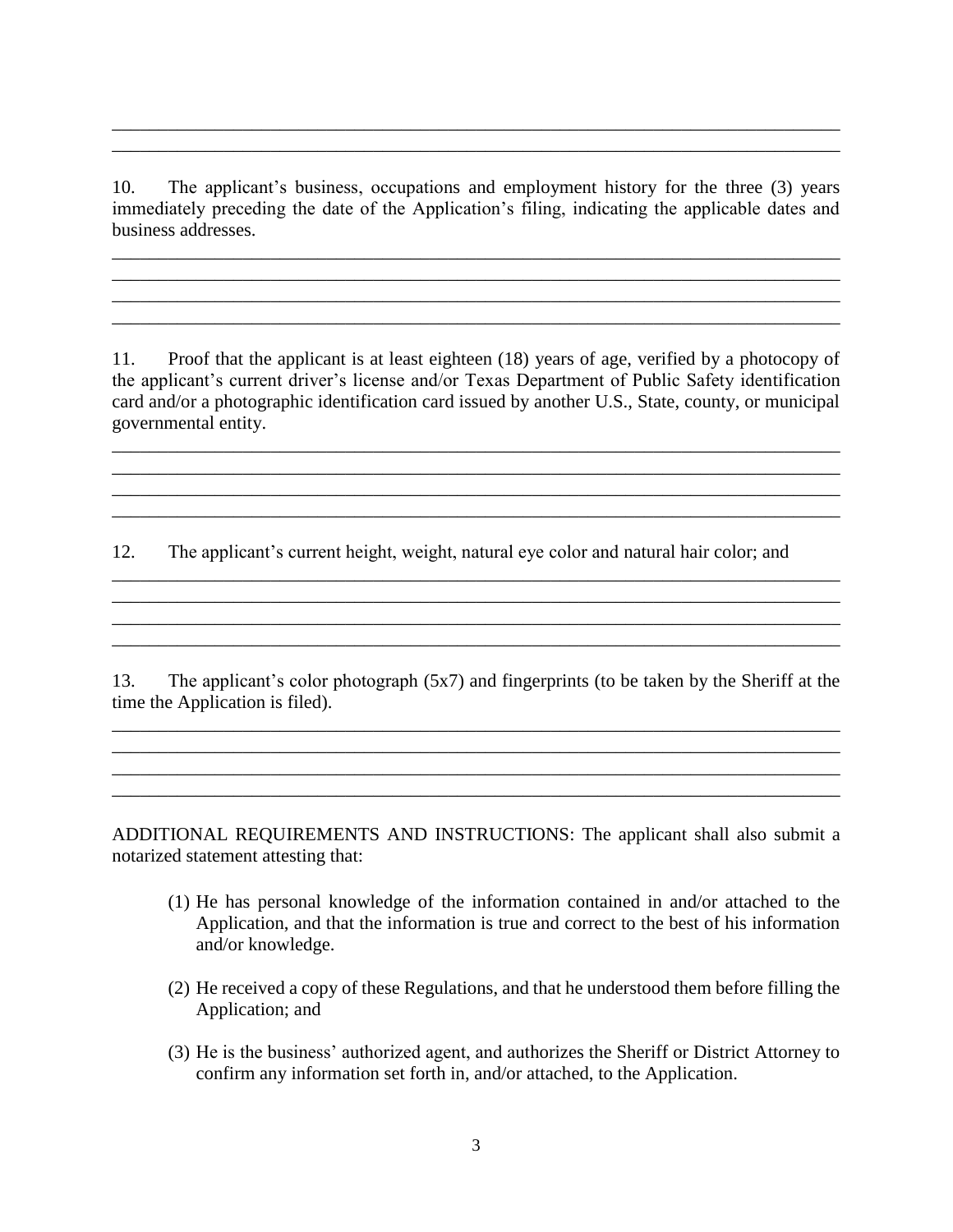(e) If the business owner is a Texas corporation, the applicant shall provide a copy of its Articles of Incorporation, with any amendments; the names and mailing addresses of all current officers and directors and their telephone and fax number(s); and the names and mailing addresses of all current stockholders holding more than 5% of its stock.

(f) If the business owner is a foreign corporation, the applicant shall provide a copy of its certificate of authority to transact business in Texas, with any amendments; the names and mailing addresses of all current officers and directors and their telephone and fax number(s); and the names and mailing addresses of all current stockholders holding more than 5% of its stock.

(g) If the business owner is a general or limited partnership, the applicant shall provide the names and mailing addresses of all current partners, including limited partners and their telephone and fax number(s).

(h) If the business owner is a limited partnership formed under the laws of Texas, the applicant shall provide a copy of the certificate of limited partnership filed with the Office of the Secretary of State, with any amendments. If one or more of the partners is a corporation, the information required of corporate applicants shall also be provided.

(i) If the business owner is a joint venture or other similar entity, the applicant shall provide the names and mailing addresses of all current participants. If any participant is an individual, the applicant shall provide a photocopy of each participant's current driver's license and/or Texas Department of Public Safety identification card. If any participant is a corporation or partnership, the applicable information required in any of the foregoing subsections shall also be provided; and

(j) As to each person required to be identified in this Section, the Application shall also contain a statement as to any ownership interest that person has in any other sexually-oriented business that has been issued on SOBP in any State; a description as to any management, supervisory, or oversight responsibility that person has, or will have, in the business for which an SOBP is sought; and a written certification as to each owner, officer, director, partner, or participant that it/he has not been convicted of one or more of the crimes listed in Section XIV(e)(1)(iv).

(k) An applicant shall also provide:

- (1) A reliable estimate of the number of employees, including a description of the capacities in which they will be employed.
- (2) A general description of the business' management structure.
- (3) A sketch or diagram showing the configuration of the business' premises, including a statement of total floor space occupied by the business. The sketch or diagram need not be professionally prepared, but must be drawn to a designated scale or drawn with marked dimensions of the exterior and interior of the premises to an accuracy of plus or minus six (6) inches.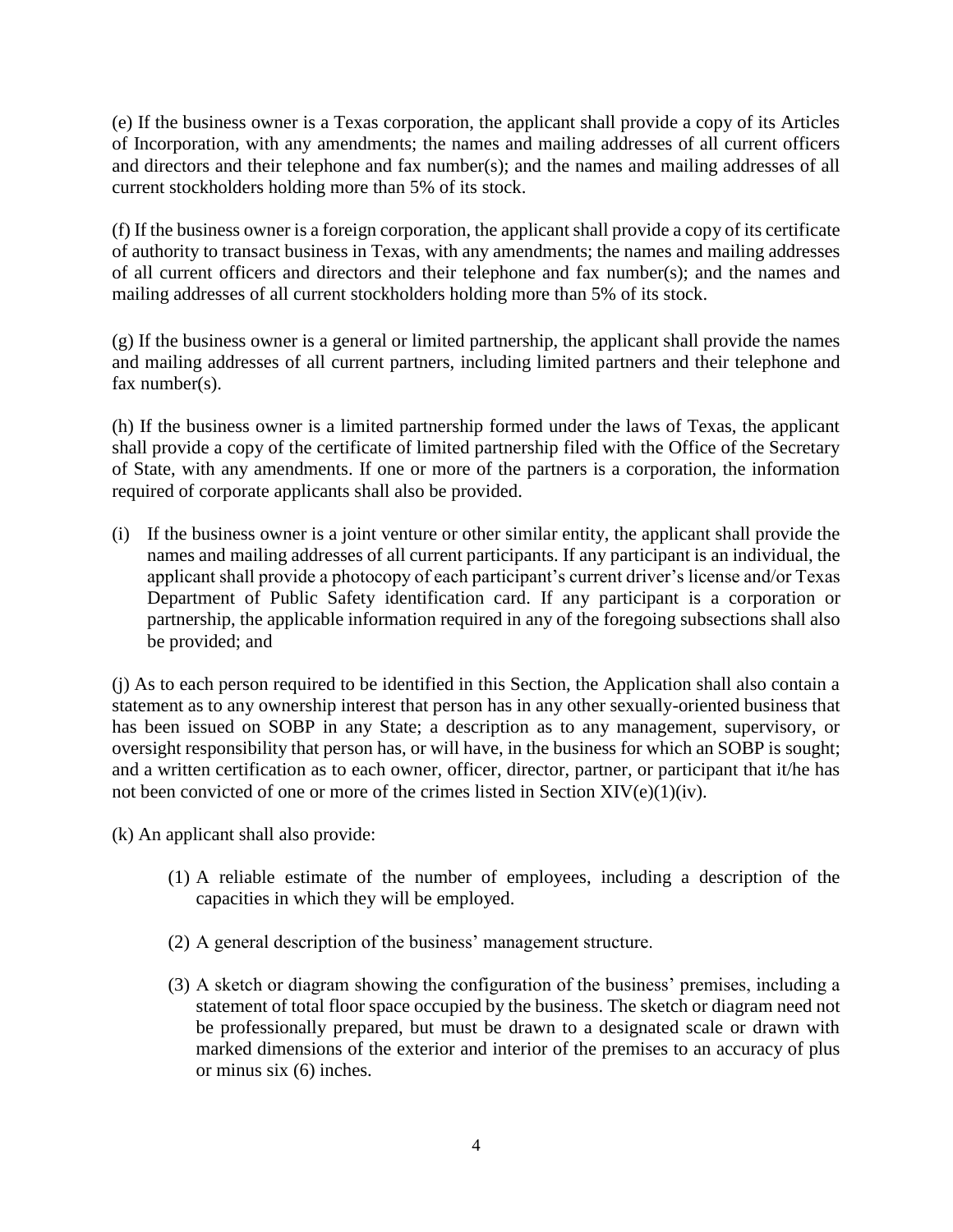- (4) A certification that the proposed business will be located:
	- (i) At least one thousand five hundred (1,500) feet from any child care facility, school, dwelling, hospital, public building, public park, or church or place of religious worship.
	- (ii) At least one (1) mile from a penal institution as defined by the Penal Code; and
	- (iii) At least one thousand five hundred (1,500) feet from another sexuallyoriented business.
- (5) Subsection (k)(4) shall apply only to uses in existence at that location at least thirty (30) days prior to the date of an Application's filing.

(l) For the purposes of Subsections  $(k)(4)(i)$  through  $(4)(iii)$ , measurements shall be made in a straight line from the nearest portion of the business' building or appurtenance to the nearest portion of the building or appurtenance that is used for the purposes identified in any one of those Subsections. These distance restrictions apply to an identified purpose whether or not the building or appurtenance used for an identified purpose in any one of those Subsections is located within the unincorporated area of Cameron County, Texas.

(m) An SOBP shall contain in at least 10-point boldface type the applicant's name and telephone and fax numbers; the business' operating name and physical address; an SOBP Identification Number; and, if applicable, any condition(s) any business owner, operator, and/or employee shall comply with as long as the SOBP is issued to the business.

(n) An applicant shall post an outdoor sign on the property where the business is, or will, be located. The sign shall be posted within seven (7) days after the date of the filing of the SOBP Application, and shall remain posted until the Application has been approved or denied by the Sheriff. The sign shall be posted so as to be clearly-visible from every public sidewalk, road, street, or highway that is adjacent to the business. The sign shall be at least 24 inches x 36 inches in size. The sign shall legibly state in English and Spanish that a Sexually-Oriented Business Permit Application has been filed with the Sheriff's Department. The sign shall also state the date the Application was filed and shall provide the business phone number for the Sheriff's Department. The sign shall inform the public that persons can contact the Sheriff for more information about the Application.

(o) If a side of a business' property is longer than one hundred (100) feet, an outdoor sign in conformity with Subsection (n) shall be posted in one hundred (100) foot increments on the property. The signs shall be posted within seven (7) days after the date of the filing of the SOBP Application, and shall remain posted until the Application has been approved or denied by the Sheriff. The signs shall be posted so as to be clearly-visible from every public sidewalk, road, street, or highway that is adjacent to the business. The signs shall be at least 24 inches x 36 inches in size, and each letter on the signs must be at least two (2) inches wide and three (3) inches high in size. The signs shall legibly state in English and Spanish that a Sexually-Oriented Business Permit Application has been filed with the Sheriff's Department. The signs shall also state the date the Application was file and shall provide the business phone number for the Sheriff's Department.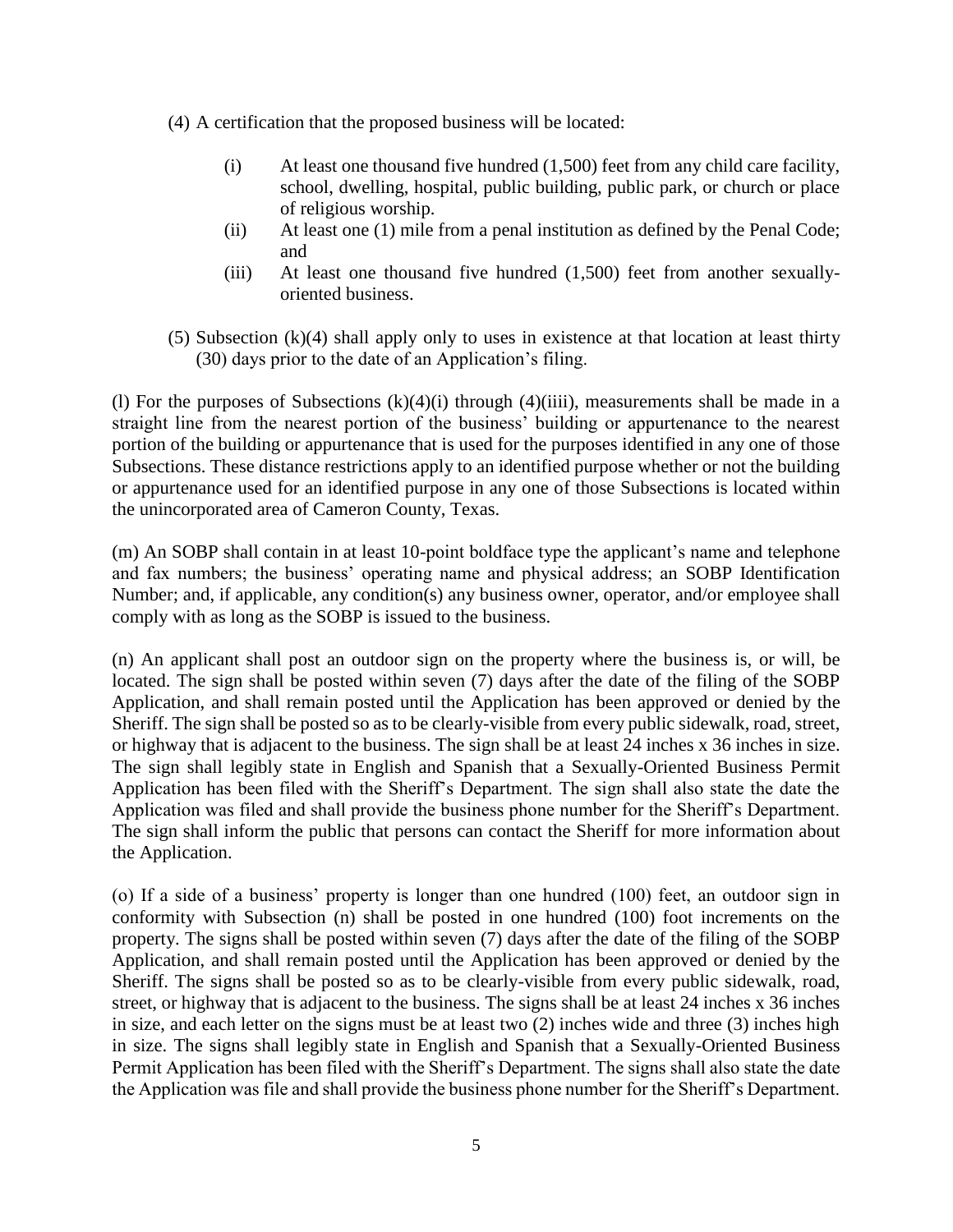The signs shall inform the public that persons can contact the Sheriff for more information about the Application.

(p) If the Sheriff determines that a sign has not been erected pursuant to Subsections.

(n) and/or (o), the Sheriff shall issue a written notice to the applicant by certified mail, return receipt requested, identifying any deficiency, and no action on the business' Application shall be taken by the Sheriff until the sign(s) has been posted as required.

(q) Every applicant for an SOBP shall give written notice of a business' SOBP Application to all owners and lessees of real property within 1,500 feet of the real property on which the SOBP is requested. These owners and lessees are interested Parties in any public hearing process connected with said SOBP's issuance, including future suspension and revocation hearings. These interested Parties shall be notified as required in this Subsection even if their respective property is not located in an unincorporated area of Cameron County, Texas. Interested Parties within 1,500 feet of the business' existing or proposed location that are not within the unincorporated area of Cameron County, Texas shall have the same rights under this Subsection as the residents of the unincorporated area of the County.

(r) The business' Notice shall be sent to all Interested Parties within ten (10) days after an SOBP Application is filed with the Sheriff, and shall contain a legible copy of an English & Spanish "Notice to Interested Parties," a form of which shall be attached to the Application form provided by the Sheriff. The Notice shall be sent to each Interested Party by first class mail, properly addressed and postage prepaid. Each Interested Party so notified shall have fourteen (14) days from the date the applicant's Notice is received to request for a public hearing as provided for in Section XIII. The "Notice to Interested Parties" shall contain the procedures for requesting said hearing.

(s) An applicant shall also give notice of the Application's filing by publication in seven (7) consecutive issues of a newspaper of daily circulation in Cameron County, Texas. The notice shall be printed in at least 10-point boldface type, and shall state:

- (1) The fact that a SOBP has been applied for.
- (2) The physical address of the place of business for which the SOBP is sought.
- (3) The names of each business owner.
- (4) Such notice shall be published not later than seven (7) days after the date the SOBP Application is filed with the Sheriff, and
- (5) Within three (3) days after the date of the first publication of said notice, the applicant shall submit to the Sheriff a publisher's affidavit from the newspaper in which the notice appeared verifying the dates of publication.